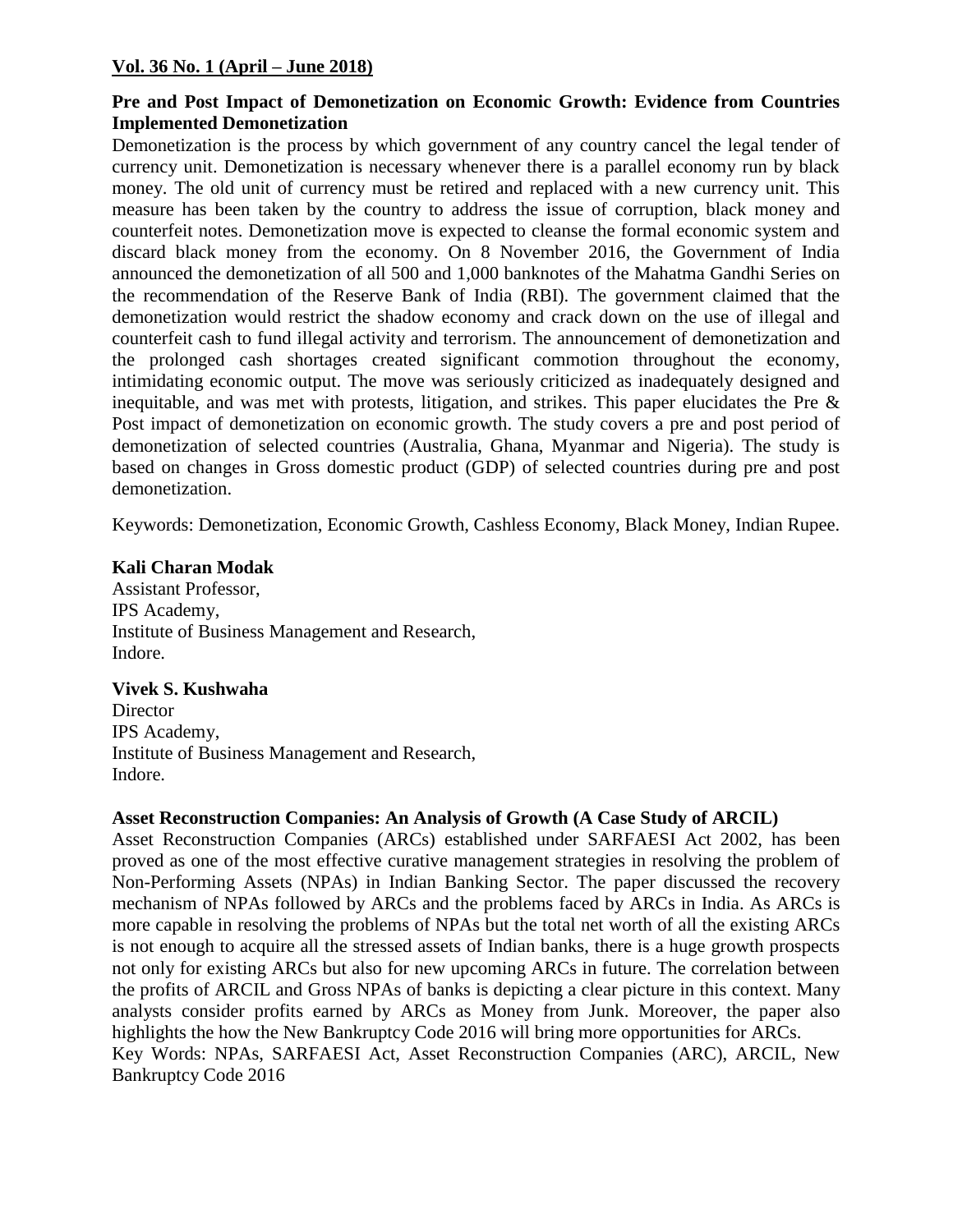# **Bharat Kumar Meher**

Senior Research Fellow, Department of Commerce, Dr. Harisingh Gour Central University, Sagar.

# **G. L. Puntambekar**

Professor and Dean School of Commerce & Management, Dr. Harisingh Gour Central University, Sagar.

### **Disinvestment and Firm Performance- A Comparative Analysis of Strategic Sale vs. Public Offerings by Indian Pubic Sector Enterprises**

The state owned enterprises tend to suffer from operational and financial inefficiency due to severe agency problem and lack of market discipline. Disinvesting the state's stake in the state owned firms to either a strategic partner or offloading it to the general public or financial institutions, is considered as one of the effective solution to the agency problem of these firms. Sale of stake to the strategic partner is supposed to inculcate profit maximization objective in state owned firms and offloading minority stake to the general public and/or financial institutions is supposed to bring the firm under stock market monitoring mechanism, and better analyst coverage.

In the present paper, two modes of disinvestment are compared and contrasted for pre and post disinvestment performance of firms on certain parameters such as valuation, financial leverage, and operating efficiency. Paper found no statistically significant difference between pre and post disinvestment valuation ratios, financial leverage, and operating efficiencies for either of the data sets, i.e., minority sales as well as strategic sales. However, results indicate that strategic sale as a mode of disinvestment improves the valuation, operating efficiency and financial leverage for the firm.

Key Words: Disinvestment, Strategic Sale, Public Offering, Agency Problem, Public Sector Enterprises.

# **Himanshu Joshi**

Associate Professor, FORE School of Management, New Delhi.

#### **An Assessment of Economic Health of BRICS Economies after Economic Crises 2008**

At present BRICS encompass 40 percent of the world's population and account for nearly 30 percent of total global GDP in terms of PPP (Purchasing Power Parity). Further, with the total foreign exchange reserves of member countries estimated at US\$ 4.3 trillion, BRICS accounts for approximately 40 percent of global reserves. China has the largest share (17.08 percent) in world's GDP and is the first largest growing economy in the world, whereas India's share in world GDP is 7.01 percent and is secured second fastest growing economy in the world. Each of the BRICS countries has multiple and different attributes and thus each has a huge potential to develop. This is the reason that the balance of global economic power is now shifting from United States and Europe to a number of fast growing and large developing countries. This paper is an attempt to study the economic health of BRICS after economic crisis. The study suggests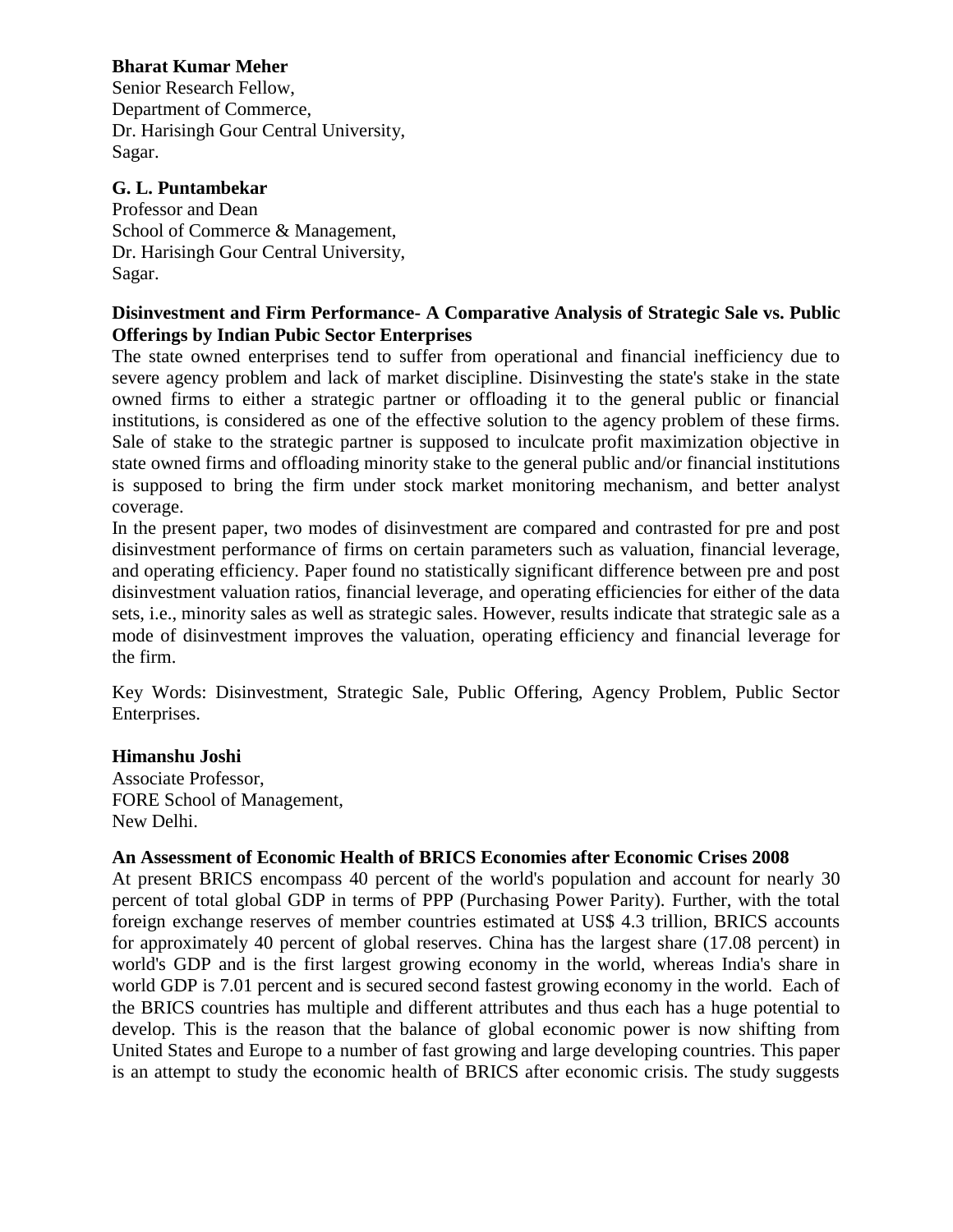that BRICS economies should improve their business environment to attract FDI and also focus on manufacturing sector and skill development to reduce unemployment.

Keywords: Economic Health, BRICS, Purchasing Power Parity, GDP, Economic Crisis.

## **Ritu Rani**

Assistant Professor, Government College for Women, Sampla, (Rohtak).

### **Kamlesh Gakhar**

Professor, Institute of Management Studies and Research, Maharshi Dayanand University, Rohtak.

### **Perceived Risks in Online Shopping for Non Users of Internet– An Empirical Study in New Delhi**

As e-commerce grows, problems related to consumer identity theft and online security of consumers' private information is increasing which have make consumers more risk averse towards online shopping. This paper examines the validity of various perceived risks in online shopping by the non users, identified after review of literature in Delhi. Data were collected from 425 respondents from New Delhi between age group of 21-60 years, who were not involved in online shopping. Confirmatory Factor Analysis (CFA) and Descriptive Analysis (DA) were used for analysis. Financial Risk is the first most important factor. The next important factor that concluded from the study is Performance Risk The third important factor is Time Loss Risk as non-users of online shopping are very much vary of wastage of their time through online shopping.

Keywords: Perceived Risks, Non-Users, Online Shopping, Internet, Confirmatory Factor Analysis.

# **Geetu Tuteja**

Assistant Professor, Bharati Vidyapeeth Institute of Management and Research, Paschim Vihar, New Delhi.

# **Falak Goyal**

Executive Analyst, Unity Group, Delhi.

## **Factors that Matter for Financial Inclusion: Assessment of Empirical Evidences, with Special Reference to India**

The issue of financial inclusion has become a developmental policy priority in almost all countries, including India. It therefore becomes important to find out and differentiate between the factors that matter for and against financial inclusion. The current article is an aim in this regard, and establishes a strong conceptual framework by carefully reviewing the existing evidences on the determinants of financial inclusion (with special reference to India). Among the various socio-economic variables, income is the most significant enabler of financial inclusion.